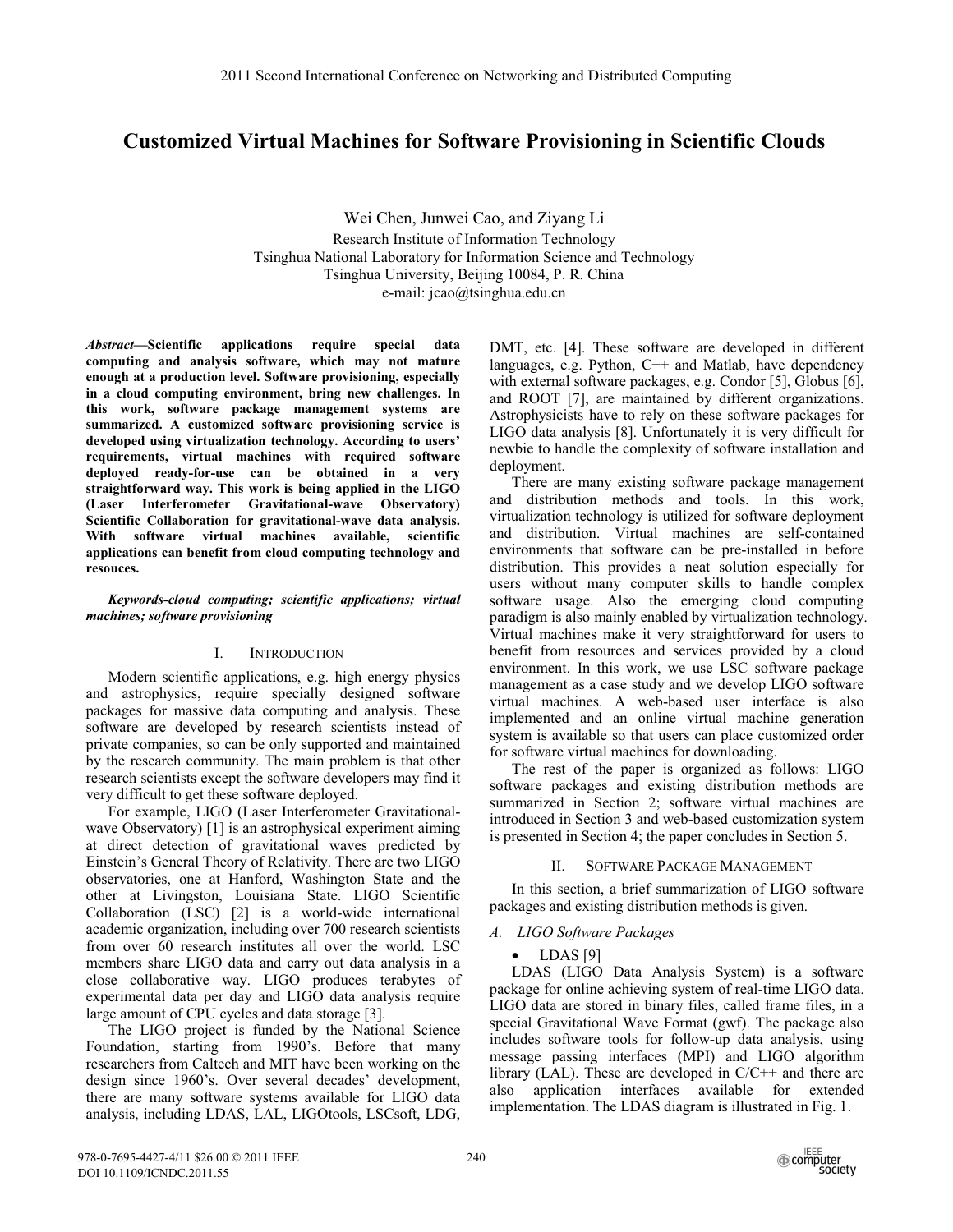

Figure 1. LIGO data analysis system diagram.

#### • LIGOtools [10]

LIGOtools is another toolkit with a self-contained lightweight distribution mechanism. LIGOtools include several C libraries, Matlab codes and Tcl scripts, which are organized in an uniform way. LIGOtools provides a lightweight runtime environment with bins and libs. It also provides a *ligotools\_update* tool for getting the latest software package. This is similar to *yum* described later. Software tools included in LIGOtools are listed in Table I.

TABLE I. LIGOTOOLS SOFTWARE PACKAGES

| Package   | <b>Description</b>                                                                         |  |  |
|-----------|--------------------------------------------------------------------------------------------|--|--|
| Fr        | C library and utilities in core Virgo distribution to<br>read/write data in frame format   |  |  |
| FrContrib | Additional utilities for working with frame files,<br>exclusive of core Virgo distribution |  |  |
| dataflow  | Raw data and metadata access utilities                                                     |  |  |
| detgeom   | Matlab routines to define and manipulate detector<br>geometry                              |  |  |
| guild     | Graphical User Interface to LIGO Databases                                                 |  |  |
| httptools | Simple utilities to retrieve files via http                                                |  |  |
| ilwdread  | Matlab script to read an ilwd file                                                         |  |  |
| ldasjob   | High-level interface for running LDAS jobs from Tcl<br>scripts                             |  |  |
| medmguide | Graphical user interface to examine EPICS medm<br>$(*.ad)$ files                           |  |  |
| metaio    | C library and utilities to read and manipulate LIGO LW<br>table files                      |  |  |
| runtools  | status of interferometers<br>during<br>Summarize<br>science/engineering runs               |  |  |
| segments  | Generate and manipulate lists of GPS time intervals                                        |  |  |

# $LSCsoft [11]$

LSCsoft is a software repository maintained by the Data Analysis Software Working Group (DASWG) of the LIGO Scientific Collaboration (LSC). Since LSC takes CentOS as the de facto OS, LSCsoft manages software packages in rpms and distributes software packages via yum. There methods are described later. Here a list of software packages included in the LSCsoft repository is provided in Table II.

| Package        | <b>Description</b>                                                 |
|----------------|--------------------------------------------------------------------|
| FrameL         | for data frame manipulation                                        |
| MetaIO         | for LIGO LW files metadata manipulation                            |
| LAL            | LIGO Algorithm Library                                             |
| <b>LALAPPS</b> | <b>LAL</b> based Applications                                      |
| <b>GLUE</b>    | Grid LSC User Environment                                          |
| FrameCPP       | $C++$ interface to access frame structures                         |
| DOL            | Data Monitoring Tool (DMT) Offline                                 |
| <b>GDS</b>     | LIGO Global Diagnostics System                                     |
| $\mathbf{r}$   | $1 \quad R \quad M \quad M \quad T \quad T \quad T$<br><b>E103</b> |

For example, Data Monitoring Tool (DMT) [12] is a toolkit for online monitoring of LIGO data quality. It can be also used in a offline way as a Linux-based data analysis tools with support of remote user interfaces, as illustrated in Fig. 2.



Figure 2. The DMT viewer

## LSC Data Grid [13]

LSC Data Grid (LDG) is a software package for LSC members to access grid resources, including over 10 computer clusters all cross the US and Europe. Major grid software packages, e.g. Condor and Globus, are included in LDG. Also there are utilities for user certificate application, renew and update. With certificates, users can access grid resources in a uniform way. LDG is also organized and maintained in the LSCsoft repository.

#### *B. Software Package Distribution*

#### • Tarballs

Tarballs are very common in Linux-based software packages, similar to zips in Windows and sits in Mac. Tarballs can be untarred and installed on Linux. But in general, software dependency cannot be handled in an automatic way. New users may become frustrated if there is any problem during the installation process. But for professional users, tarballs are still a straightforward way for software distribution, since more flexibility can be provided if required.

• Rpms and Debs

Redhad Package Manager (Rpm) is widely used in Linux and maintained by open source community. Other Linux providers, e.g. SuSE, also utilize rpms. Similarly, Debian uses Debs. There are several types of rpms, e.g. binary, source and delta. For each rpm, there is a XML descriptor, including all the package related information. Especially,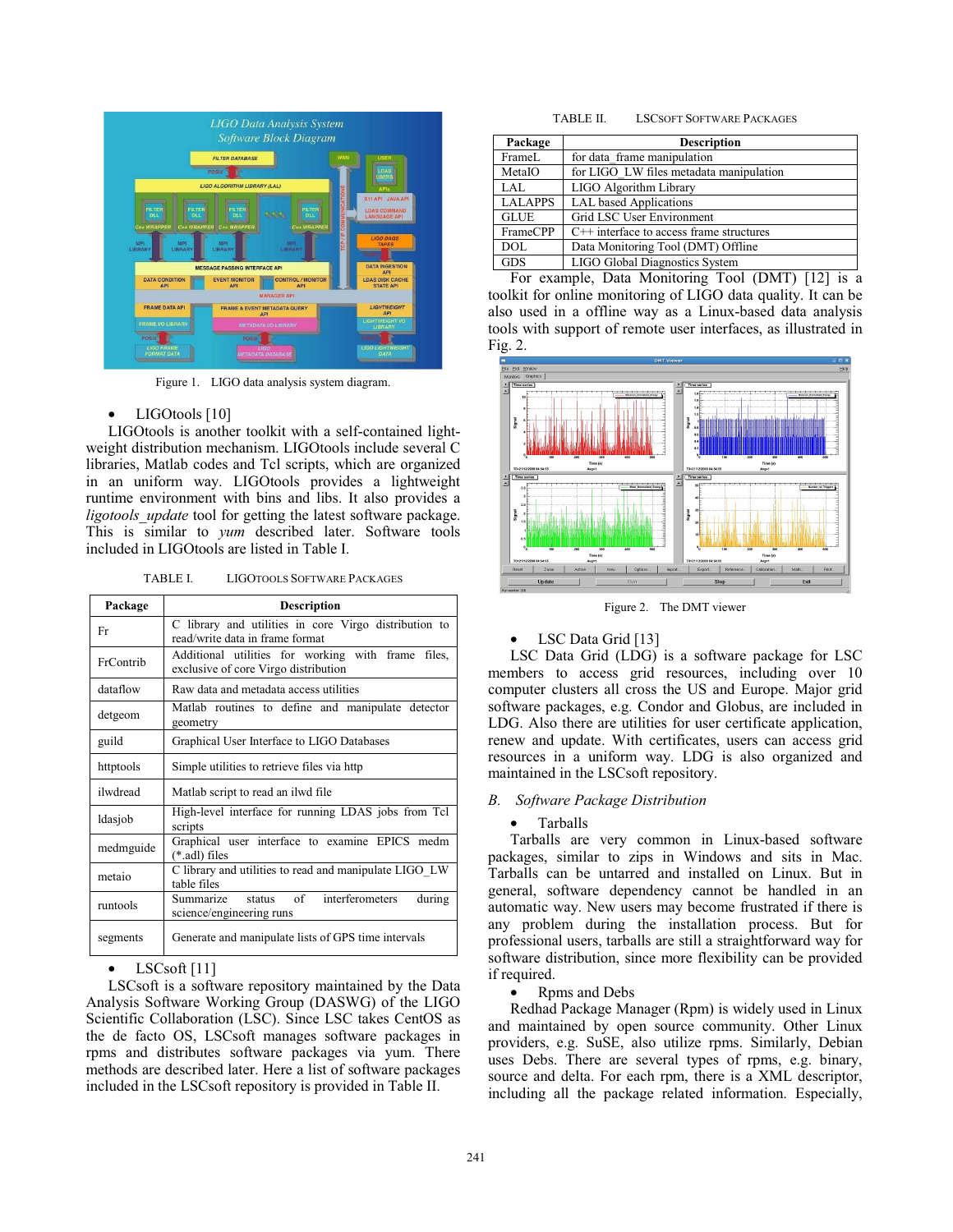software dependency and version management can be handled in an automatic way when applied together with yum or apt. These provide a neat solution for software management and distribution.

• Yum and Apt

In order for users to find available software package quickly, software repository is becoming very popular nowadays. Different versions of different software packages are organized in a systematic way. Yum works with rpms and Apt-get works with debs. Software repositories work online that can provide software downloading services according to users' requirements. These are currently mainstream software management tools for Linux-based systems, very close to the idea of Software as a Service (SaaS).

In this work, we are proposing an additional solution for software management, software virtual machines. As described above, LSC has many software packages maintained and distributed in different ways. Virtual machines can provide a self-contained way for handling all these complexity and deliver to end users with an all-in-one environment, which is quite essential in future cloud computing environments.

### III. SOFTWARE VIRTUAL MACHINE

## *A. Scientific Clouds*

Cloud computing is considered as the latest wave of computing infrastructuralization [14], after cluster computing, utility computing, grid computing and services computing. Clouds provide remote resources as services at different levels, IaaS, PaaS and SaaS. Cloud computing will have a bright future since supported strongly by industry [15].

Scientific applications can benefit a lot from cloud computing. Most scientific applications require large-scale CPU and storage resources on-demandingly. In a cloud environment, many applications can share one large resource pool so that elastic computing can be achieved, where Virtualization plays a key role.

#### *B. Virtualization Technology*

Virtualization at the hardware layer can enable findgrained resource sharing of a computer. Virtual machines are isolated environments that can be customized to meet specific application requirements. Different virtual machines can use different OS on one physical machine. Since virtual machines utilize hardware resources indirectly, there will be unavoidable overhead when virtualization technology is applied.

Virtualbox [16] is a free implementation of virtual machines provided by Oracle. Vitualbox has an internal modular structure with C/S supports. Configurations of virtual machines are written in XML and can be shared among multiple machines. Other features include supporting share folders between hosts and virtual machines. Also Virtualbox provides SDK for application development.

# *C. Automated Software Installation*

In order to install software packages in existing virtual machines, a software tool, Expect [17], is utilized to automate the process. Expect is a tool for automating interactive applications such as telnet, ftp, passwd, etc. Expect is also useful for testing these same applications. And by adding Tk, users can wrap interactive applications in X11 GUIs.

Previously installation of software in virtual machines is an interactive process. With Expect, this process can be scripted and enabled automatically. For example, Fig, 3 shows the automated process for installing LIGOtools and LSCsoft to virtual machines using Expect. For LSCsoft, users can specify which packages are required. These information are stored in files so that corresponding Expect scripts can act accordingly.



Figure 3. Automated software installation to virutal machines